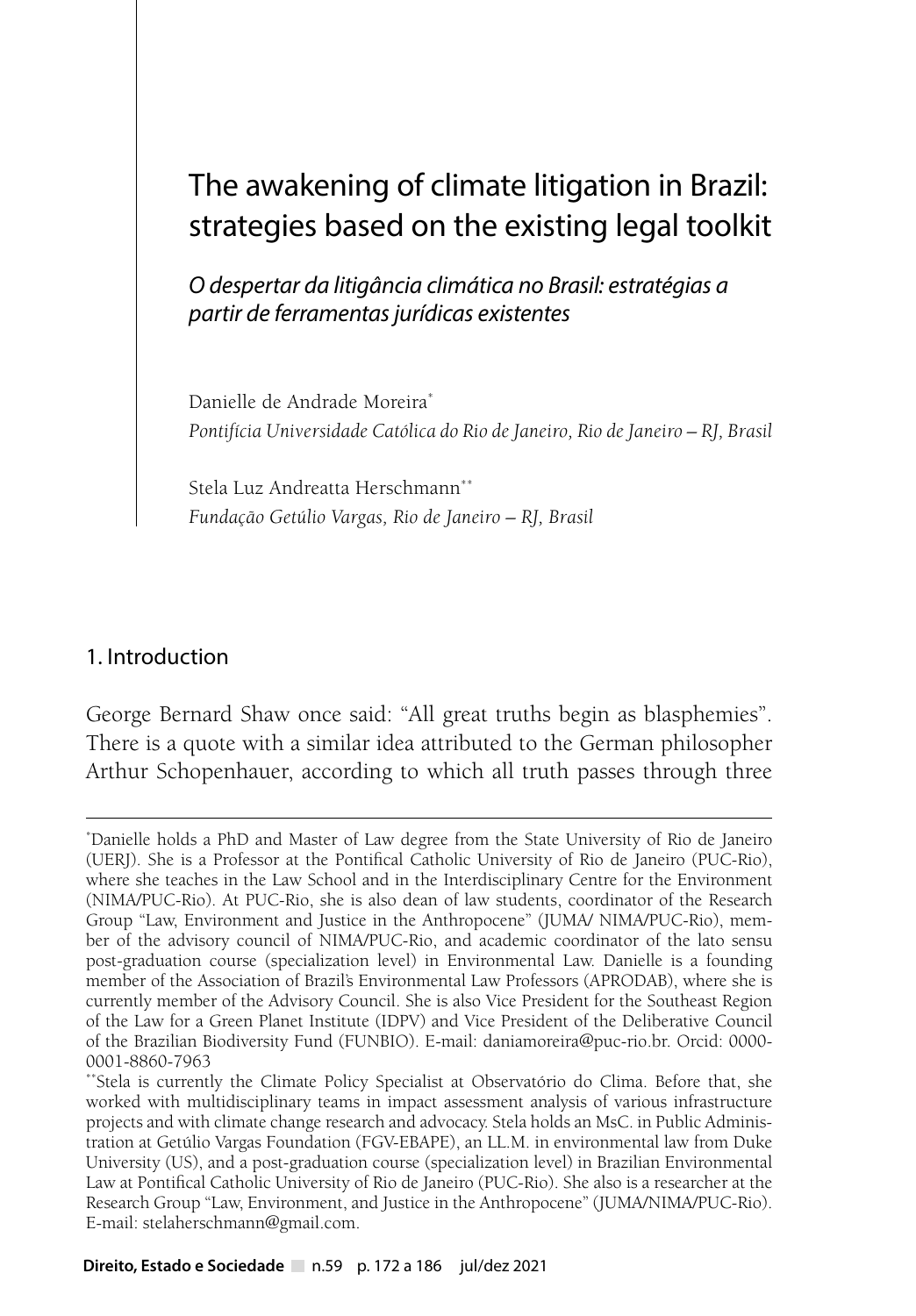stages: first, it is ridiculed; then it is violently opposed; and, finally, it is accepted as self-evident and becomes commonplace. It is no different with the law and the political and social advances that can be achieved through it. The law can be a powerful tool for forcing powerful systemic changes. Some examples are LGBTQIA+ rights, reproductive rights, rights related to gender and race, and also environmental rights.

Since the 1960's environmental movement, Environmental Law has been a testimony to the truth behind these quotes. The Environmental Law field has been successfully confronting most of the traditional legal tools that were inadequate to face contemporary society's challenges, especially the complexities and peculiarities of environmental – and now also climate – demands. The development of legal theses and tools for environmental protection often depends on the questioning and rupture of long-established legal structures. It is for this reason that Environmental Law has come to be considered a subversive area of law: it causes – and it must cause – real disruption. The same should be applied for climate change.

The climate emergency state imposes a new look at society's responsibilities in promoting climate justice. While socio-environmental burdens related to climate risks and actual harm have been neglected and externalized to society as a whole, especially to vulnerable social groups, bonuses are concentrated in the hands of those who produce these same risks and harm. In such scenario, the legal system must be reinterpreted and updated so it can be applied efficiently to environmental and climate-related problems.

According to the Grantham Research Institute on Climate Change and the Environment<sup>1</sup> policy report<sup>2</sup> at least 1,587 cases have been filed around the world between 1986 and the end of May 2020 calling on the responsibility of governments and private companies for the climate crises we are already living in. These cases are primarily concentrated in the USA (76%), but the other cases (374) are distributed in 36 other countries and eight regional or international jurisdictions<sup>3</sup>. The report highlights an interesting aspect of the recent involvement of the global South in this movement, which has a concentration of 37 cases of climate litigation. More than half

<sup>1</sup> The Grantham Research Institute on Climate Change and the Environment is hosted by the London School of Economics and Political Science (LSE):<https://www.lse.ac.uk/granthaminstitute/>.

<sup>2</sup> SETZER; BYRNES, 2020.

<sup>3</sup> UNITED NATIONS ENVIRONMENT PROGRAMME (UNEP), 2020.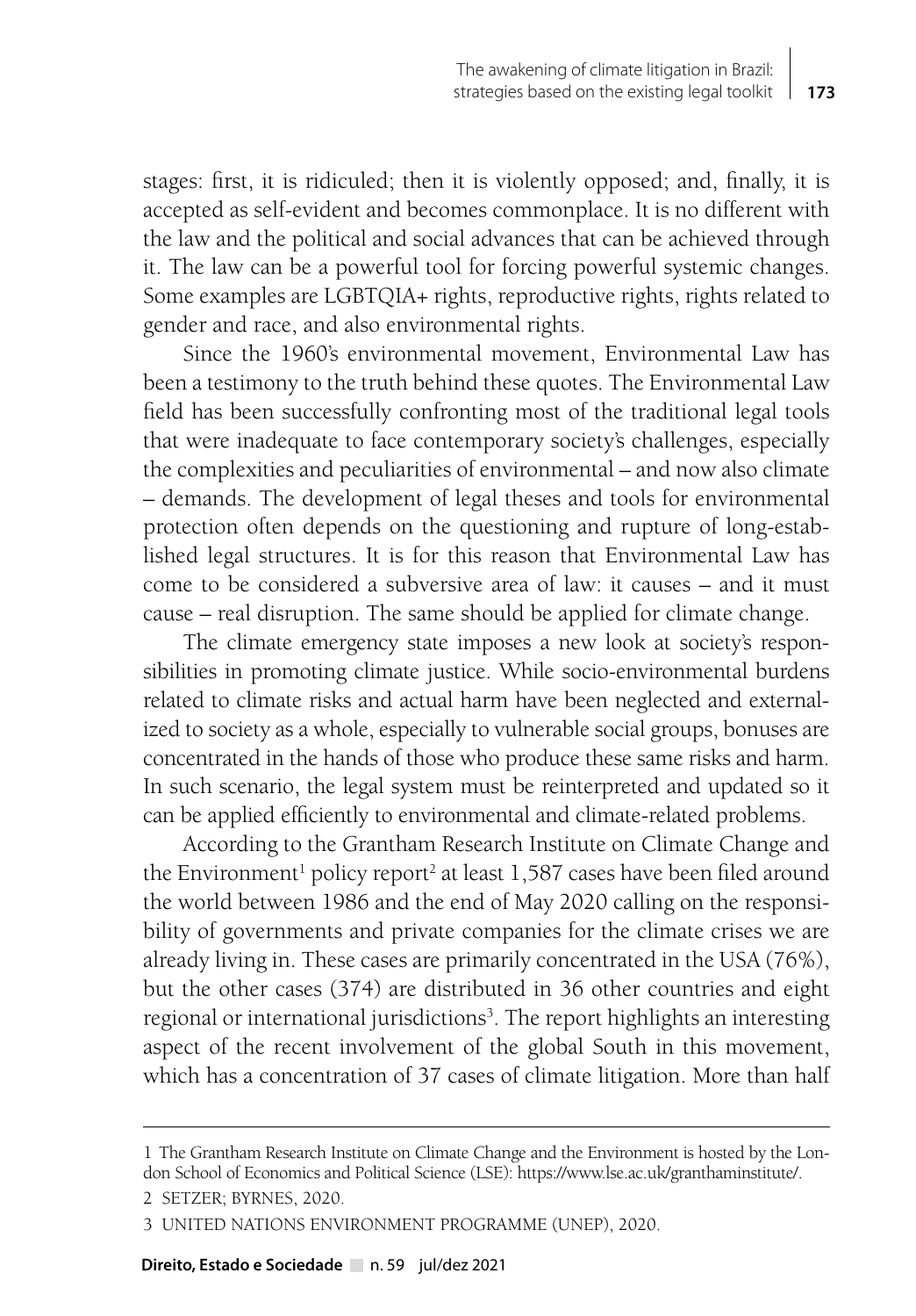of these cases (21) were brought in the last six years. Similar numbers were found in the United Nations Environmental Programme (UNEP) report<sup>4</sup>.

Until the end of May 2020, 14 cases were identified in Latin America, six of them in Brazil<sup>5</sup>. At least four of the first cases identified by the Climate Change Laws of the World (CCLW) database<sup>6</sup> were typical environmental cases, only touching the climate issue in a peripheral and incidental way<sup>7</sup>. Only two cases were predominantly grounded on climate legislation and are still pending decisions: The first is São Paulo Public Prosecutor's Office vs. United Airlines and Others, seeking the reforestation of lands around an airport in the State of São Paulo (Guarulhos) to offset greenhouse gas emissions and other pollutants. The second one is Federal Environmental Agency (IBAMA) vs. Siderúrgica São Luiz Ltd. and Martins, an attempt to hold a steel company and its manager liable for climate environmental damage (promoting unlawful deforestation and greenhouse gases derived from the illegally sourced coal). According to Rodríguez-Garavito this Southern route to climate litigation is not by chance, it is in fact a route whose tracks were firmly laid over through public interest law practice, research, and judicial activism regarding constitutional rights in general and socioeconomic rights (SERs) for the past three decades<sup>8</sup>.

However, 2020 seems to be the beginning of the era in which we began to testify the awakening of a significant and potentially powerful movement for litigating the climate crisis effectively. At the time this paper was written<sup>9</sup>, the CCLW database registers eleven climate litigation cases in Brazil and the Sabin Center Climate Change Litigation Databases of Columbia University<sup>10</sup> registers ten. These numbers reflect the Brazilian scenario for the year 2020, when five impactful new cases were filed, all predomi-

- 9 Final draft finalized in March 2021.
- 10 Available at:<http://climatecasechart.com/>.

**Direito, Estado e Sociedade** n. 59 jul/dez 2021

<sup>4</sup> RODRÍGUEZ-GARAVITO, 2020.

<sup>5</sup> SETZER; BYRNES, 2020, pp. 5-6.

<sup>6</sup> Climate Change Laws of the World (CCLW) database is an open access, searchable database created and maintained by the Grantham Research Institute on Climate Change and the Environment at the London School of Economics and Political Science (LSE). Available at: [https://](https://climate-laws.org/cclow) [climate-laws.org/cclow.](https://climate-laws.org/cclow)

<sup>7 &</sup>quot;An example of a court case where climate change is at the periphery is a decision rendered by the Brazilian Superior Court of Justice to prohibit the use of fire as a harvesting method for sugar cane. The Court considered, among other environmental impacts, the negative effects of carbon emissions" (SETZER; BYRNES, 2020, p. 13).

<sup>8</sup> RODRÍGUEZ-GARAVITO, 2020.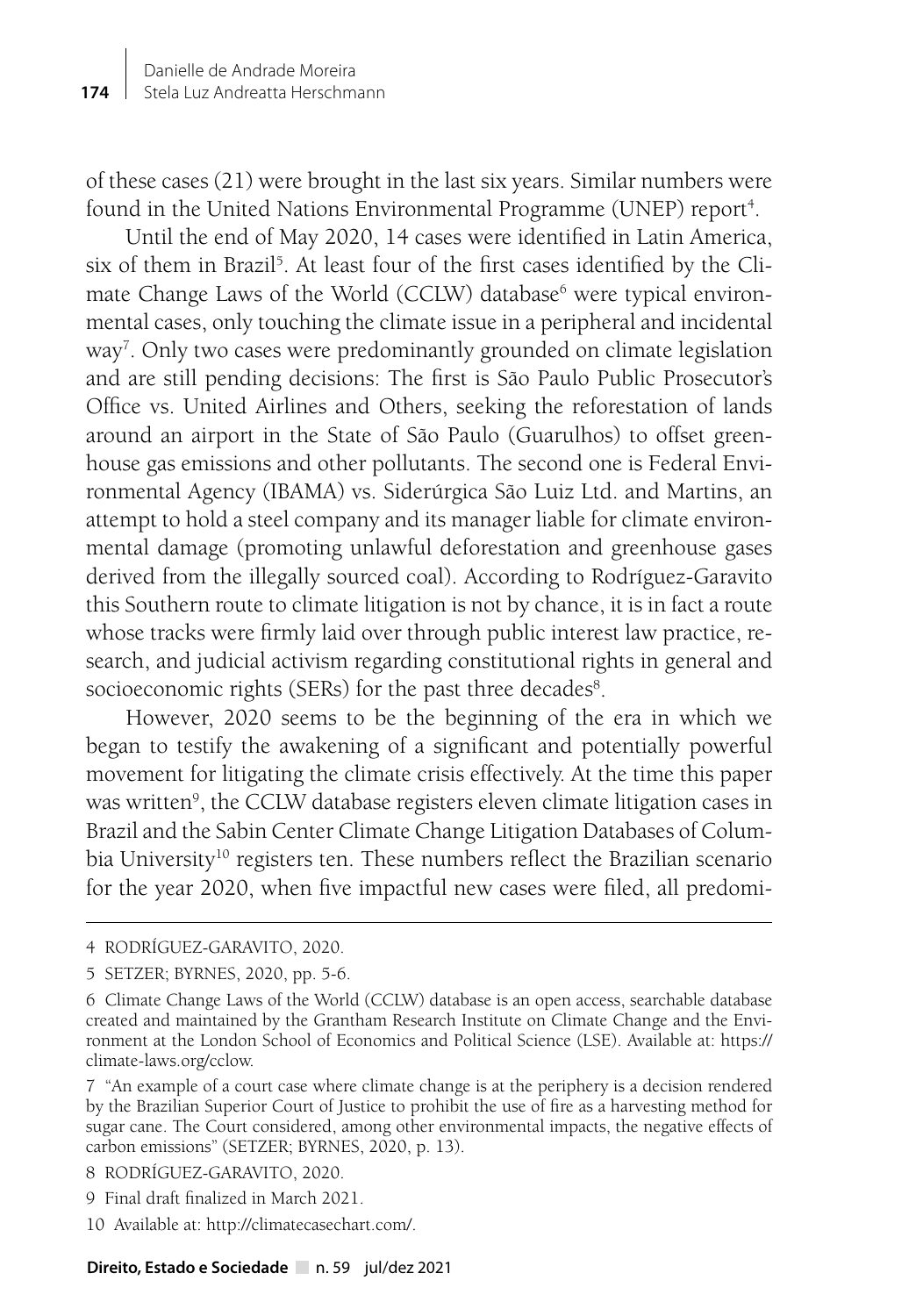nantly centered in climate change law<sup>11</sup>. More climate cases are expected to be filed, as Brazil is also home to relevant domestic climate change laws and policies, including a national Climate Act (Law 12,187/2009), and all states and the federal district have climate change laws, some more robust such as state climate policies, others being regarded as soft law<sup>12</sup>.

Nevertheless, neither climate litigation cases nor specific laws on the subject are the focus of this article. It aims to briefly explore part of the existing legal toolkit – of legislation case law, and doctrine – that is already consolidated in the Environmental Law field and should be explored for litigating the climate crisis in Brazil. By doing this, we intend to show two things: first, that climate litigation is not dissociated from environmental litigation, and the successes of 40 years of development of environmental litigation can serve as a "shortcut" to climate litigation; second, the reasons why some, including the authors of this article, believe Brazil is a fertile ground for climate-related cases.

### 2. Climate litigation as part of environmental litigation

Environmental litigation has fought "organized irresponsibility"13 in the

12 MOREIRA, 2021.

<sup>11</sup> The five new cases we have mentioned, filed in 2020, are: (i) Amazonas Federal Public Prosecutor's Office vs. Federal Union, Ibama, ICMBio and Funai (ACP 1007104-63.2020.4.01.3200), in which Public Prosecutors request that such Federal Agencies promote articulated measures to stop illicit activities (land-grabbing, illegal mining and illegal logging) in ten hot spots of deforestation in the Amazon; (ii) Instituto Socioambiental, Abrampa & Greenpeace Brasil vs. Ibama and the Federal Union (ACP 1009665-60.2020.4.01.3200), in which plaintiffs request the court to declare null and void the decision of the president of the federal environmental agency that allowed the export of native wood without government oversight; (iii) PSB et al. vs. Federal Union (ADO 59/DF, 2020), in which political parties request the Federal Supreme Court to compel the Ministry of the Environment to resume the activities of the Amazon Fund; (iv) PSB et al. vs. Federal Union (ADO 60/DF, 2020, admitted as ADPF 708/DF, 2020), in which four political parties request the Federal Supreme Court to compel the Ministry of the Environment to resume the activities of the Climate Fund; and (v) PSB et al. vs. Federal Union (ADPF 760/DF, 2020), in which seven political parties in Brazil argue that by failing to implement Brazil's Action Plan for Prevention and Control of the Legal Amazon Deforestation (PPCDAm), the federal government violated the fundamental rights of indigenous peoples and present and future generations.

<sup>13 &</sup>quot;For it [organized irresponsibility] is precisely the other way around: it is the application of prevalent norms that guarantees the non-attributability of systemic hazards; hazards are writ small as risks, compared away and legally and scientifically normalized into improbable 'residual risks', making possible the stigmatization of protest as outbreaks of 'irrationality'. Those who uphold maximum pollution levels turn white into black, danger into normality, by act of government. Whoever waves the banners of rigorous causal proof while demanding that the injured parties do the same, not only demands the unachievable, as science has meanwhile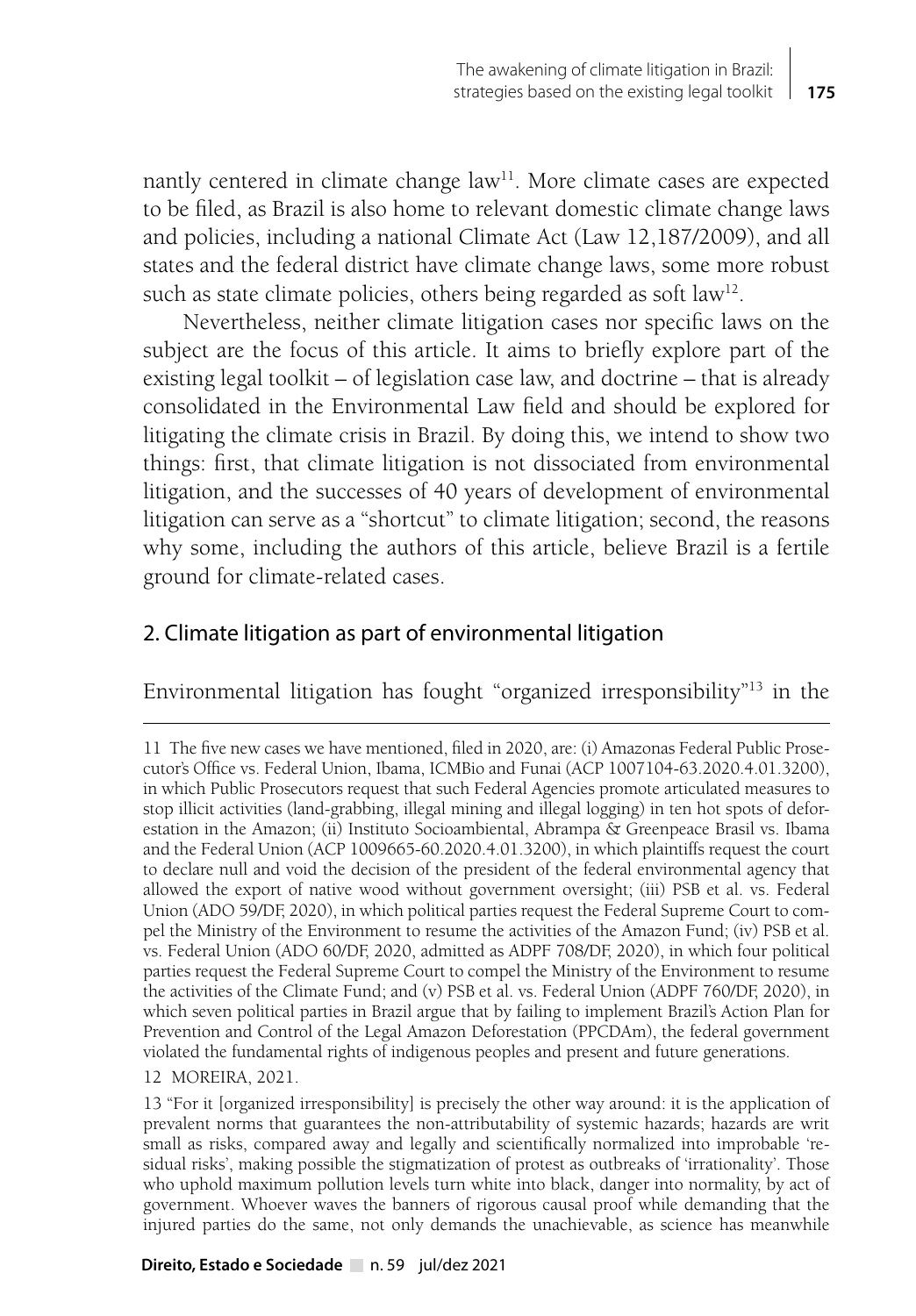"risk society" over the last 40 years, seeking to reformulate the "prevailing relations of definition"14, based on risks typical of the industrial society, incompatible with the complexity of environmental (and climate) issues. The normative structures must be able to guarantee control, prevention, mitigation, and repair of impacts and damage arising from multiple causes, dissolved in a multiplicity of actors and conditions<sup>15</sup>.

The legal system needs to be continuously updated to face the challenges of the modern world. There is a theory that characterizes public policy problems that present special features, such as "enormous interdependencies, uncertainties, circularities, and conflicting stakeholders implicated by any effort to develop a solution", as "wicked problems"16. Climate change has been fairly described as a "super wicked problem" due to its even further exacerbating features<sup>17</sup>. The available legal instruments need to be updated, adapted, and improved to handle the challenge that the climate change crisis poses to us.

The challenges to develop and implement climate-related laws and polices highlight the litigation potential to address climate change and its impacts. But the comprehensive issues that climate change engages call for connection and dialogue between policies and norms related to sustainable development and environmental protection in general. Such policies and norms already exist and are ready to be put into practice under this new perspective.

17 LAZARUS, 2009, p. 1159.

adequately confirmed, but thereby also holds aloft a shining shield to keep rising, collectively conditioned hazards out of the reach of politics or attribution to individuals" (BECK, 1995, p. 64). "The law suppresses the justice it was supposed to establish. Through a series of legal and procedural technicalities, the lawyer becomes technology's legal adviser. The greater the hazard to basic individual rights, the less the legal protection" (BECK, 1995, p. 68).

<sup>14 &</sup>quot;The density of legislation and of official controls, public, industrial and private expenditure on environmental protection – these are all on the increase, as are the recorded pollution levels and the lists of dying plant and animal species. The reason lies in the stability of the relations of definition, which emerged in the age of individual culpability principle. In the present age of worldwide traffic in toxic and harmful substances, the relations of definition turn the legal system into an accomplice of ubiquitous pollution, which cannot in principle be proved to stem from an individual" (BECK, 1995, p. 134). "With 'relations of definitions', I refer to the resources and power of agents (experts, states, industries, national and industrial organizations), the standards, rules and capacities that determine the social construction and assessment of what is a global risk and what is not. Among these are the politics of invisibility, the standards of proof, and the standards of compensation. To what extend can imperceptible risks (such as nuclear radiation and climate change) be made publicly invisible and unobservable? To what extend does the politics of invisibility produce a situation of not knowing the existential risk?" (BECK, 2016, p. 98).

<sup>15</sup> BECK, 1995; BECK, 2016.

<sup>16</sup> LAZARUS, 2009, p. 1159.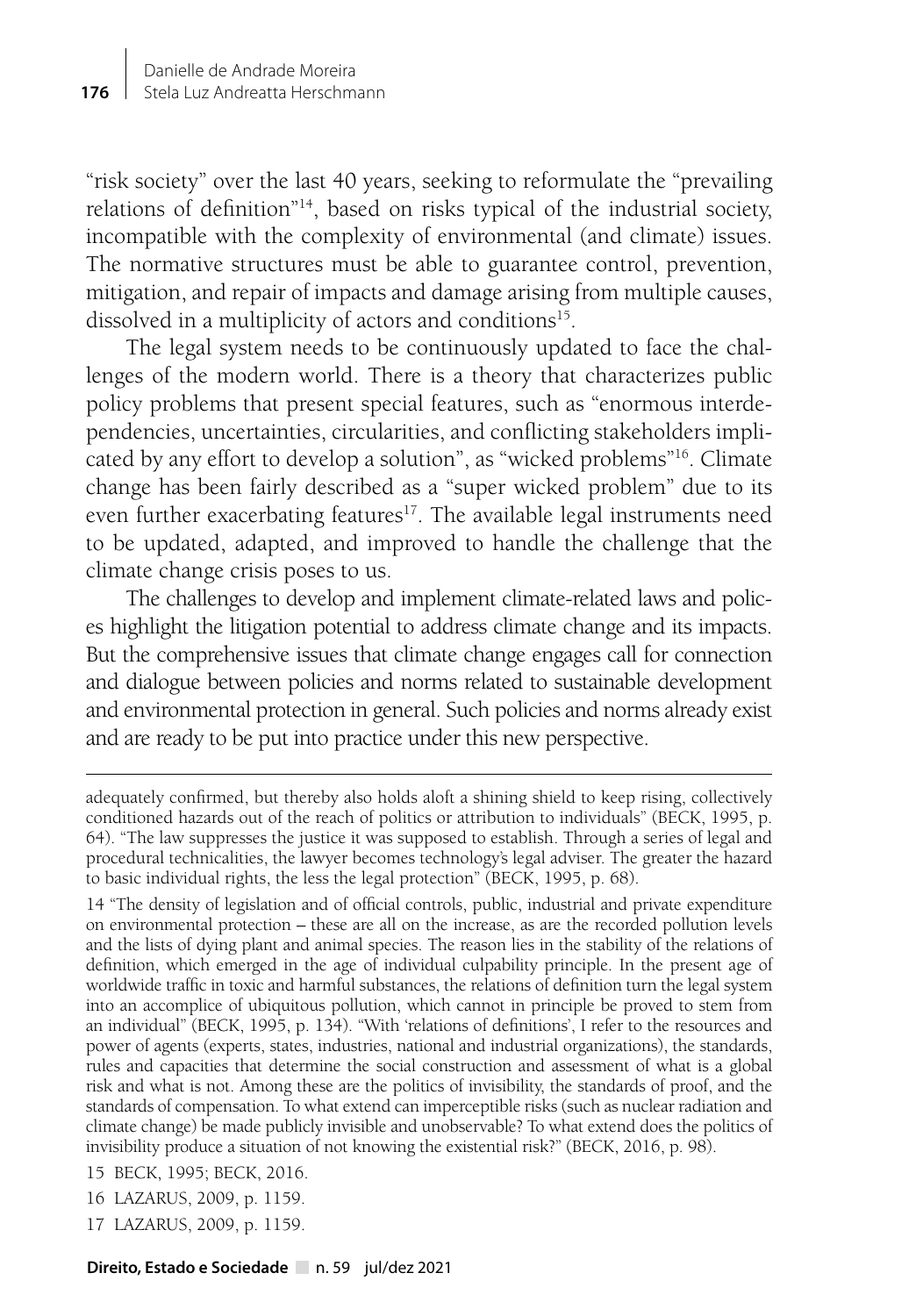# 3. Why the ground of climate litigation in Brazil is fertile?

Brazil has a robust legal system applicable to environmental (and climate) issues. The Brazilian Constitution (1988), influenced by the Stockholm Declaration of 1972, provides for a collective right to an "ecologically balanced environment" as a third-generation human right<sup>18</sup>. Such human right goes beyond its individual dimension, having also a collective dimension<sup>19,20</sup>. The environment is this "the set of conditions, laws, influences and interactions of a physical, chemical and biological order, which allows, shelters and governs life in all its forms"<sup>21</sup>. A balanced environment,

19 An important thesis upheld by Minister Edson Fachin on the trial of ADC 42/DF (STF. Plenary. ADC 42/Distrito Federal. Reporting Justice Luiz Fux. 28 February 2018) is the existence of "an undeniable relationship between the protection of the environment and the realization of other human rights, in that environmental degradation and the adverse effects of climate change affect the real enjoyment of human rights". This is a reference to an excerpt from Advisory Opinion OC-23/17, issued by the Inter-American Court on 11.15.2017, in response to a request from the Republic of Colombia (INTER-AMERICAN COURT OF HUMAN RIGHTS, 2017).

20 "The human right to a healthy environment has been understood as a right that has both individual and collective connotations. In its collective dimension, the right to a healthy environment constitutes a universal value that is owed to both present and future generations. That said, the right to a healthy environment also has an individual dimension insofar as its violation may have a direct and an indirect impact on the individual owing to its connectivity to other rights, such as the rights to health, personal integrity, and life. Environmental degradation may cause irreparable harm to human beings; thus, a healthy environment is a fundamental right for the existence of humankind. (…) Thus, the right to a healthy environment as an autonomous right differs from the environmental content that arises from the protection of other rights, such as the right to life or the right to personal integrity. (…) Nevertheless, some human rights are more susceptible than others to certain types of environmental damage (supra paras. 47 to 55). The rights especially linked to the environment have been classified into two groups: (i) rights whose enjoyment is particularly vulnerable to environmental degradation, also identified as substantive rights (for example, the rights to life, personal integrity, health or property), and (ii) rights whose exercise supports better environmental policymaking, also identified as procedural rights (such as the rights to freedom of expression and association, to information, to participation in decision-making, and to an effective remedy) (INTER-AMERICAN COURT OF HUMAN RIGHTS, 2017).

21 Law 6,938/1981, article 3, I.

<sup>18</sup> Since 1995, the Brazilian Supreme Court has understood that "[...] the right to the integrity of the environment constitutes a legal prerogative of collective ownership, reflecting, within the process of affirming human rights, the significant expression of a power attributed not to the individual identified in his uniqueness, but in a more comprehensive sense, to the social collectivity itself" (STF. Plenary. MS 22.164-0/São Paulo. Reporting Justice Celso de Mello. 17 November 1995). More recently, the Inter-American Court of Human Rights established, in Advisory Opinion OC-23/17, that the right to a healthy environment is "a universal interest" and "a fundamental right for the existence of humanity" and that States must "protect nature", not only for its "utility" or "effects" on human beings, but "also for its importance for other living organisms with which the planet is shared" (INTER-AMERICAN COURT OF HUMAN RIGHTS, 2017).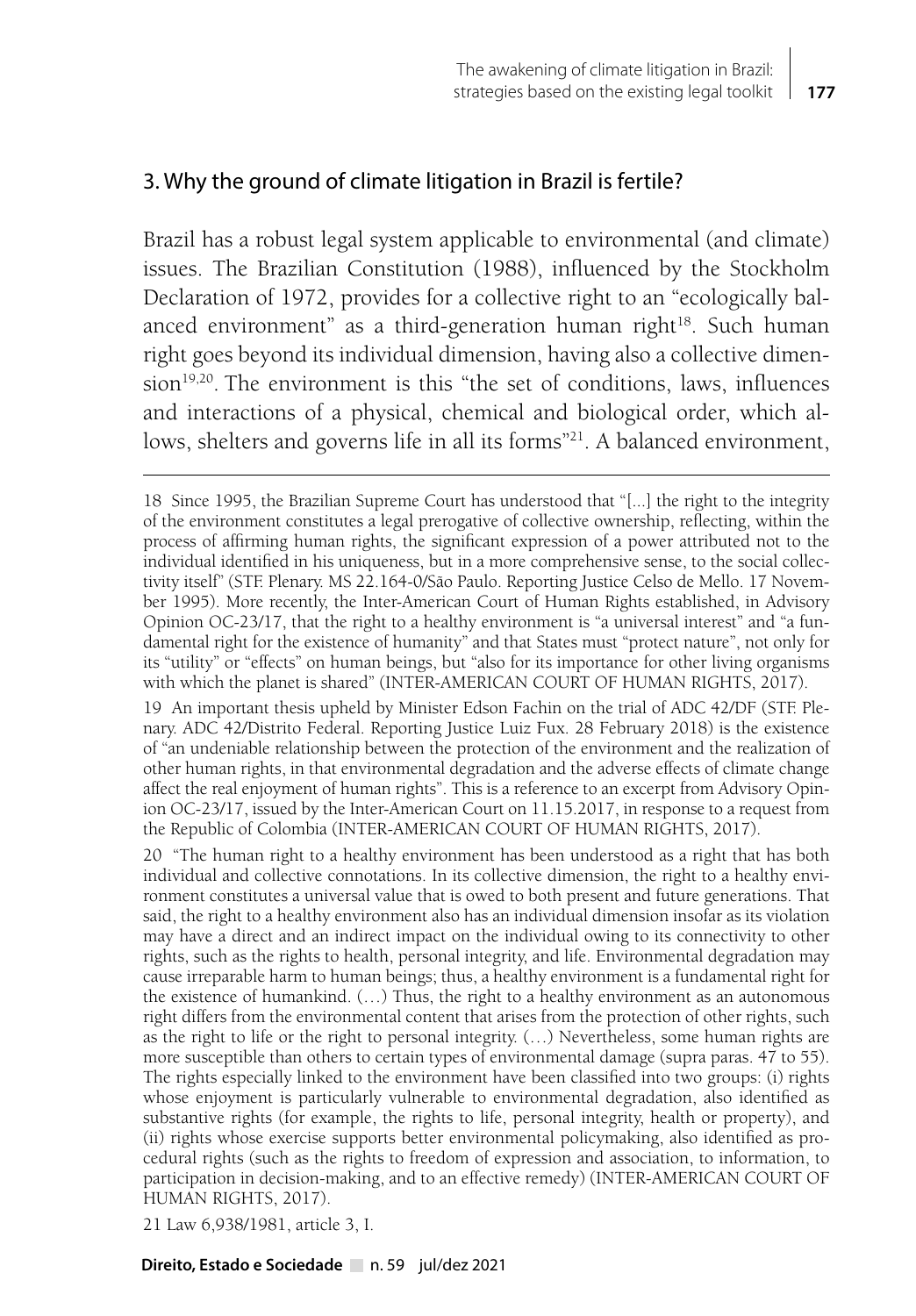as a fundamental right, is considered a "common use of the people and essential to the healthy quality of life" of present and future generations<sup>22</sup>. Within this broad concept, is included the atmosphere and the climatic system. Therefore, traditional legal concepts of Environmental Law must be interpreted considering the climate as naturally inserted in it, allowing to treat the right to a stable climate as inherent in or at least associated with the right to a healthy environment.

The Brazilian Constitution also sets forth a duty of the collectivity and the government to guarantee conditions to a healthy quality of life. This right/duty of the people to a balanced environment expressly reaches future generations, to which the present ones have duties and bonds of solidarity<sup>23</sup>. The Constitution prescribes three different and independent types of environmental liability: civil, administrative, and criminal. In the same way as the obligation to repair the environmental harm<sup>24</sup>, duties related to environmental permits also have constitutional grounds in Brazil.

It is also important to mention the polluter-pays principle ("who pays the bill?"). In response to the unequal scenario where costs are socialized and profits privatized, the polluter-pays principle imposes the duty to internalize negative externalities. In other words, the polluter (even the potential polluter) has to bear the costs and measures to prevent and to repair environmental harm arising directly or indirectly from its activities<sup>25,26,27</sup>. This goal of promoting distributive environmental and climate justice<sup>28</sup>

24 1988 Brazilian Federal Constitution, article 225, paragraph 3: "conducts and activities deemed to be harmful to the environment shall subject the offender, whether a natural or a legal person, to criminal and administrative penalties, regardless of the obligation to repair the damage".

25 MOREIRA; LIMA; MOREIRA, 2019.

26 On the importance of the polluter-pays principle, see STF. Plenary. RE 654.833/Acre. Reporting Justice Alexandre de Moraes. 24 June 2020.

28 About the "redistributive function of environmental law", Justice Antonio Herman Benjamin

<sup>22</sup> Federal Constitution, article 225, caput; Law 6,938/1981, articles 2, I, e 3, I; Decree 2,652/1998, article 1, III; MOREIRA, 2021.

<sup>23 1988</sup> Brazilian Federal Constitution, article 225: "Everyone has the right to an ecologically balanced environment, which is an asset for the collective use by the people and is essential to a healthy quality of life, it being the duty of the Government and the community to defend and preserve it for present and future generations".

<sup>27</sup> According to the Brazilian Superior Court of Justice "the polluter must bear the costs of prevention, repression and repair of pollution (…) imposing on the economic agents the internalization of costs external to the dynamics of investments involved in their private activity, avoiding the 'privatization of profits and socialization of losses'" (STJ. 3rd Panel. REsp 1.612.887/ Paraná. Reporting Justice Nancy Andrighi. 7 May 2020).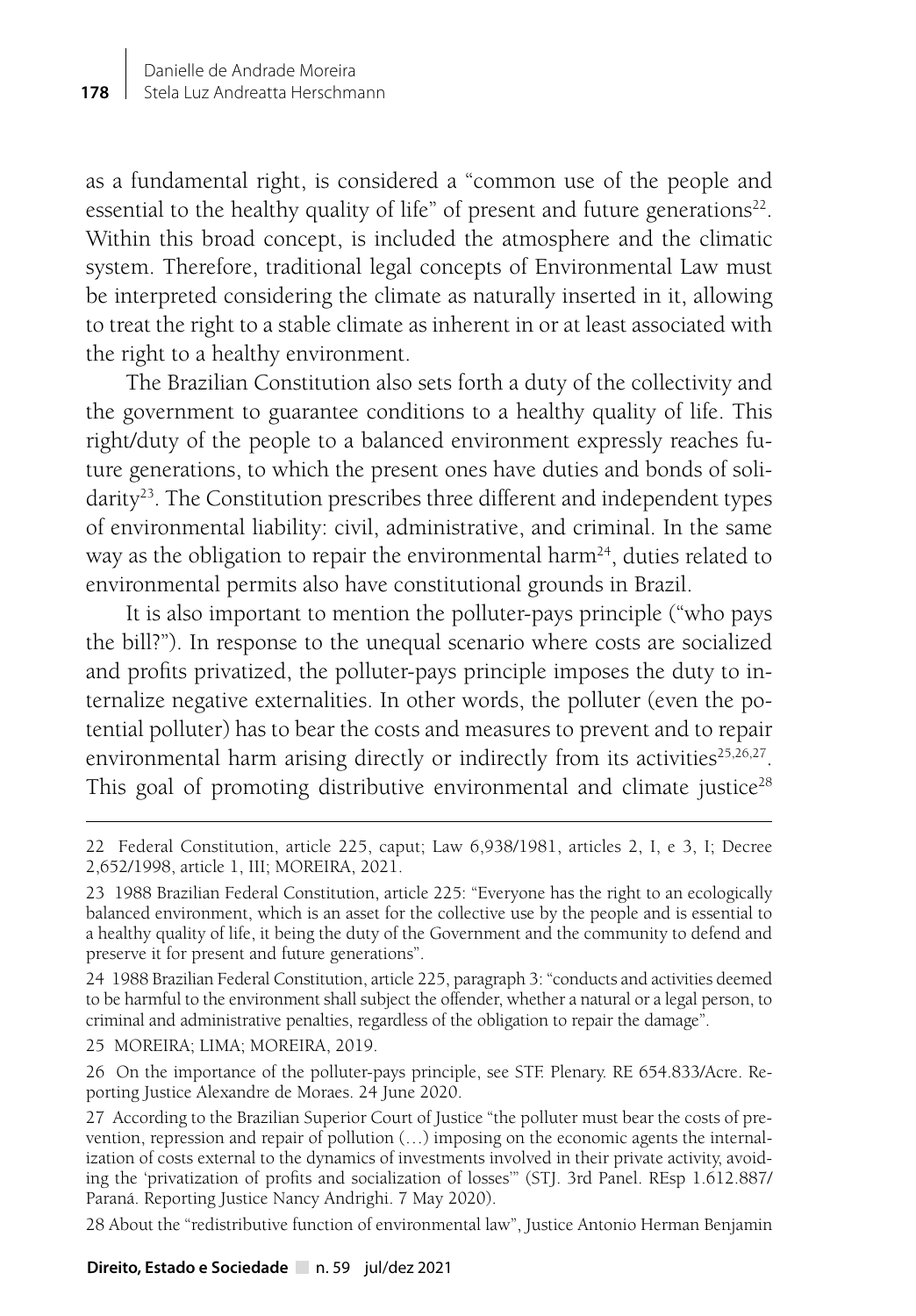may be achieved with the help of at least two legal tools that have already been tested in the Brazilian courts, and that can be applied as part of a climate litigation strategy: (i) environmental licensing procedures, and (ii) the civil environmental liability regime.

# 3.1 Licensing and environmental impact assessments as powerful tools for fighting the climate crisis

The Brazilian National Environmental Policy Act (Law 6,938/1981)<sup>29</sup> and the Federal Constitution (1988)<sup>30</sup>, based on the experience of the United States' National Environmental Policy Act (NEPA), created a system of environmental permits, licensing procedures and its related environmental impact assessment studies as its primary preventive instrument $31$ .

The main goal is to assess all environmental impacts (direct and indirect; short, medium, and long term; temporary and permanent; with cumulative and/or synergistic effects) previous to potentially polluting activities<sup>32</sup>. Accordingly, after assessing the environmental viability of a par-

31 BRYNER, 2012.

points out: "I should begin with possibly the most fundamental and controversial aspect of this debate: environmental protection redistributes ecological value, and by doing so, redistributes economic value as well and reorganizes property rights. This is the redistributive function of environmental law. Think about how the equation of negative environmental externalities is reversed when statutes and courts begin to require a polluter to install emissions control equipment […]" (BENJAMIN, 2012, pp. 586-587).

<sup>29</sup> Article 9, III, and IV, sets forth the assessment of environmental impacts and the licensing and review of effective or potentially polluting activities as some of the instruments of the National Environment Policy Act. According to article 10: "The construction, installation, expansion, and operation of establishments and activities that use environmental resources, effectively or potentially polluting or capable, in any form, of causing environmental degradation will depend on prior environmental licensing."

<sup>30 1988</sup> Brazilian Federal Constitution, article 225, paragraph 1, IV: "In order to ensure the effectiveness of this right [to an ecologically balanced environment], it is incumbent upon the Government to:  $(...)$  IV – demand, in the manner prescribed by law, for the installation of works and activities which may potentially cause significant degradation of the environment, a prior environmental impact study, which shall be made public".

<sup>32</sup> The Brazilian National Environmental Policy Act (PNMA) defines (article 3) in broad terms what is understood by "environment", "degradation of environmental quality", "pollution" ("the degradation of environmental quality resulting from activities that directly or indirectly: a) harm the health, safety and well-being of the population; b) create adverse conditions for social and economic activities; c) adversely affect the biota; and d) affect the aesthetic or sanitary conditions of the environment"), and "polluter". It has also created a National Environment Council (CONA-MA), to which was given strong regulatory powers. CONAMA's Resolution 1/86 broadly defines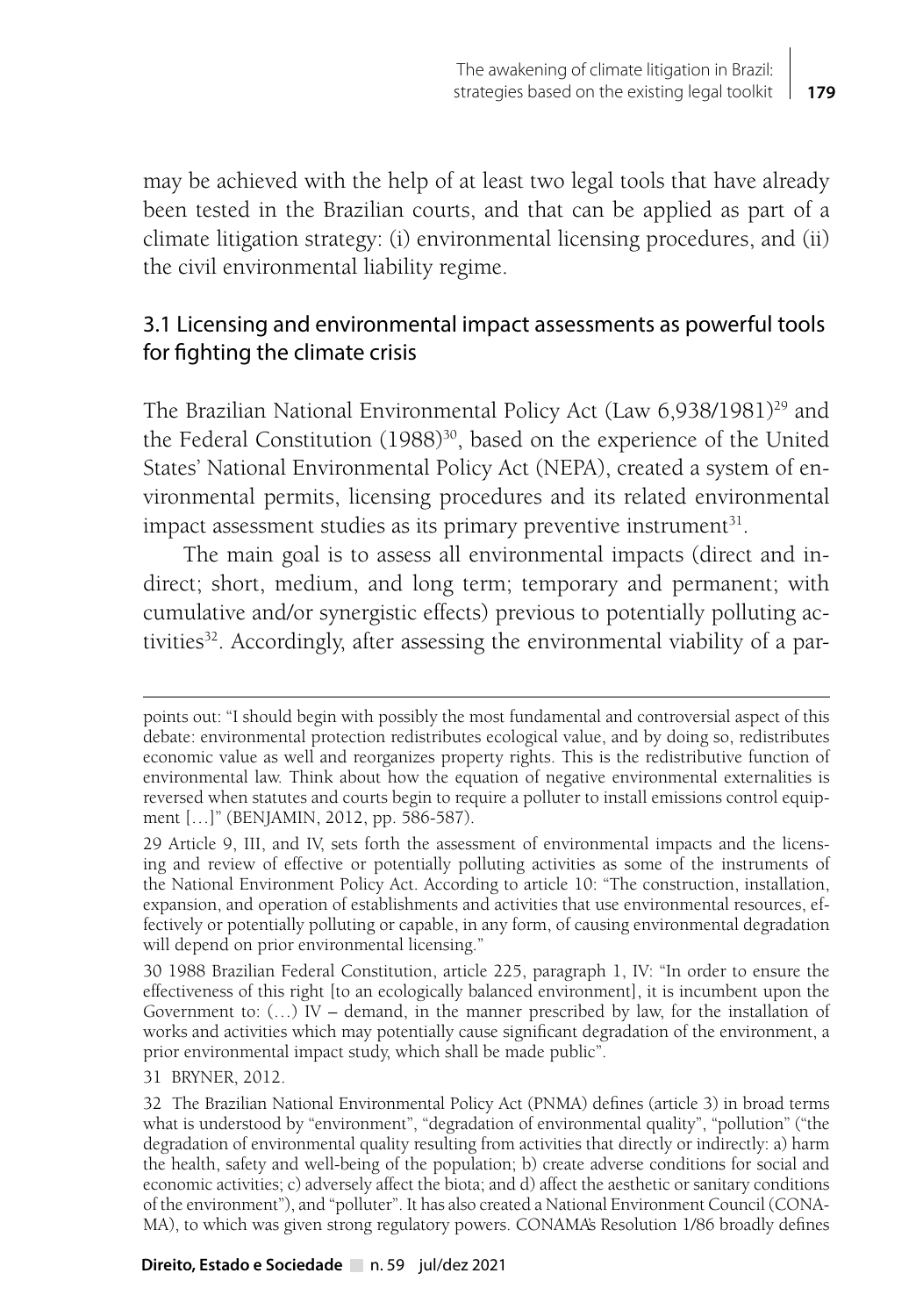ticular project, measures to avoid, mitigate, and compensate the adverse impacts must be imposed.

An environmental impact assessment (EIA) is required to take greenhouse gases (GHG) into account because GHG are – as all evidence seems to show  $-$  sources of adverse environmental impacts<sup>33</sup>. Taking GHG's emissions into account means to address them in one of the following ways: they must be avoided, mitigated, or compensated. Thus, an activity that emits (direct polluter) or is a cause of emission (indirect polluter) of substantial volumes of GHG should be required to, as said, avoid, mitigate, or compensate such emissions.

This idea of including the climate variable in the environmental licensing procedures should not be seen as improper or ungrounded. In view of the provision for a comprehensive assessment of environmental impacts provided by federal law, some Brazilian states<sup>34</sup> already expressly foresee, in their environmental licensing or climate rules, the need for incorporating climate impacts in licensing procedures and assessments<sup>35</sup>.

environmental impacts (article 1 – "is considered any change physical, chemical and biological properties of the environment, caused by any form of matter or energy resulting from human activities that directly or indirectly affect: I – the health, safety and well-being of the population; II – social and economic activities; III – the biota; IV – the aesthetic and sanitary conditions of the environment; and V – the quality of environmental resources") and provides a representative list of activities that are to be subject to environmental licensing with the previous preparation of a complete environmental impact assessment (EIA). When mentioning the EIA, CONAMA's Resolution 1/86 article 6 sets forth the minimum technical elements of and EIA and (i) explicitly includes the climate among what should be contemplated on the physical environment analysis; and (ii) defines comprehensively which impacts should be taken into account. Article 6, II, establishes that "analysis of the environmental impacts of the project and its alternatives, through identification, prediction of the magnitude and interpretation of the importance of the likely relevant impacts, discriminating: the positive and negative impacts (beneficial and adverse), direct and indirect, immediate and in the medium and long term, temporary and permanent; its degree of reversibility; its cumulative and synergistic properties; the distribution of social burdens and benefits". Another relevant resolution from CONAMA is Resolution 237/97, which defines, in article 1, some key concepts such as environmental licensing procedure, environmental license, environmental assessments. Article 2 establishes which activities must be subject to environmental licensing, and article 3 establishes what triggers an EIA. In the following articles, the rules for attribution of each federative entity to act, the types of license, and the procedure rite.

33 For more on this relevant issue, but not the focus of this article, see the American court cases Massachusetts vs. EPA, 549 U.S. 497 (2007), and Coalition for Responsible Regulation vs. EPA, 684 F3d 102 (D.C. Circ. 2012).

34 These States, together with the Federal Union, are: Amazonas, Bahia, Ceará, Espírito Santo, Goiás, Maranhão, Mato Grosso, Mato Grosso do Sul, Pará, Paraná, Pernambuco, Rio de Janeiro, Rio Grande do Sul, Rondônia, Santa Catarina, São Paulo, and Tocantins.

35 For more information on the status of the insertion of the climate variable in environmental licensing in Brazil, see MOREIRA, 2021.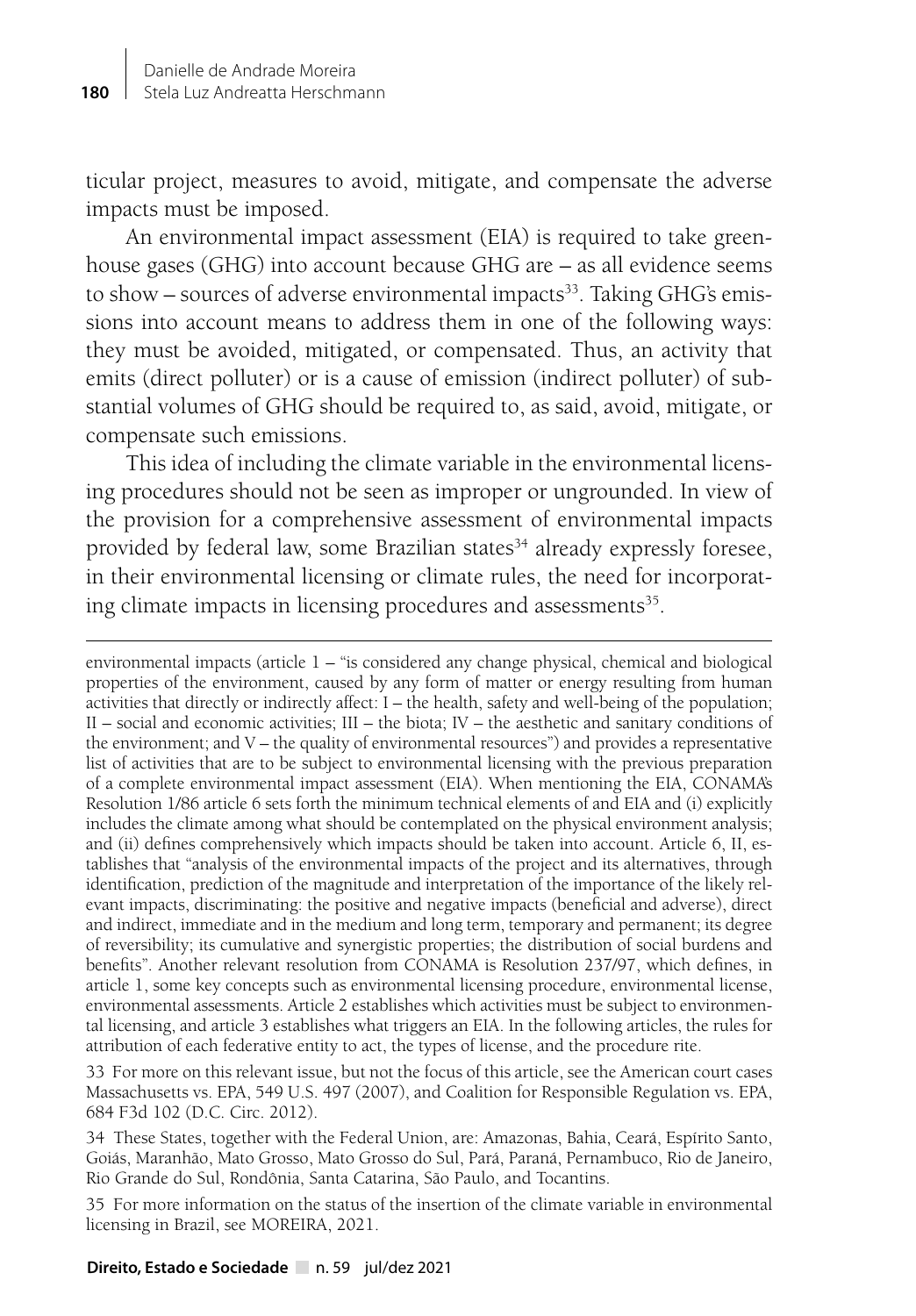# 3.2 Civil environmental liability regime

The other tool mentioned above is civil environmental liability, which is understood from a comprehensive perspective. In addition to its specific function of promoting reparation and compensation for damages, it has also a preventative role. It induces standards of care so that the harm does not occur in the first place.

Some of the peculiarities of the Brazilian civil environmental liability regime that play in favor of climate litigation are the following:

(i) Strict liability<sup>36</sup> : this is applied regardless of fault on the part of the (direct or indirect) polluter. In other words, liability is imposed regardless of an intent to cause harm or a breach of a duty to exercise reasonable care<sup>37</sup>. For civil liability to be applied, the following elements will suffice: (1) environmental damage, (2) conduct (an act or an omission), and (3) causation;

(ii) Full risk liability ("*risco integral*"): Brazilian scholars and the Superior Court of Justice widely accept the concept of the so-called "full risk liability"38. According to this theory, typical defenses based on intervening causes (such as third-party conduct or acts of God, whether or not foreseeable) are not admitted. Whoever creates a risk of damage to the environment and third parties, due to its mere existence, may be held liable if such damage occurs; (iii) Far-reaching concept of causation ("indirect polluter")<sup>39</sup>: the notion of causation must be built with reference to the legal definition of polluter. Under the Brazilian National Policy Act, the polluter is the party directly or

39 Law 6,938/1981, article 3, IV: Polluter is "The natural or legal, public or private person, directly or indirectly responsible for an activity that causes environmental degradation".

#### **Direito, Estado e Sociedade** n. 59 jul/dez 2021

<sup>36</sup> Law 6,938/1981 (Brazilian National Environmental Policy Act), article 14, paragraph 1: "(...) the polluter is obliged to, regardless of fault, indemnify or recover the damages caused to the environment and to third parties affected by its activity".

<sup>37</sup> Brazilian Civil Code, article 927, sole paragraph: "Obligation to repair the damage shall be imposed, regardless of fault, either when established by law, or when the activity normally carried out creates, by its own nature, risk to others' rights".

<sup>38</sup> Since 2014, the Brazilian Superior Court of Justice publishes a so-called "*Jurisprudência em teses*" where it presents in a consolidated way several court precedents on specific topics, chosen according to their relevance in the legal field. In 2015 one of the consolidated precedents published was: "The liability for environmental damage is strict. It is informed by the full risk liability, and the causal link is the binding factor that allows the risk to be integrated into the unit of the act, being unreasonable to invoke, by the company responsible for environmental damage, exclusions from civil liability to remove their obligation to indemnify" (Jurisprudência em Teses, STJ, ed. 30).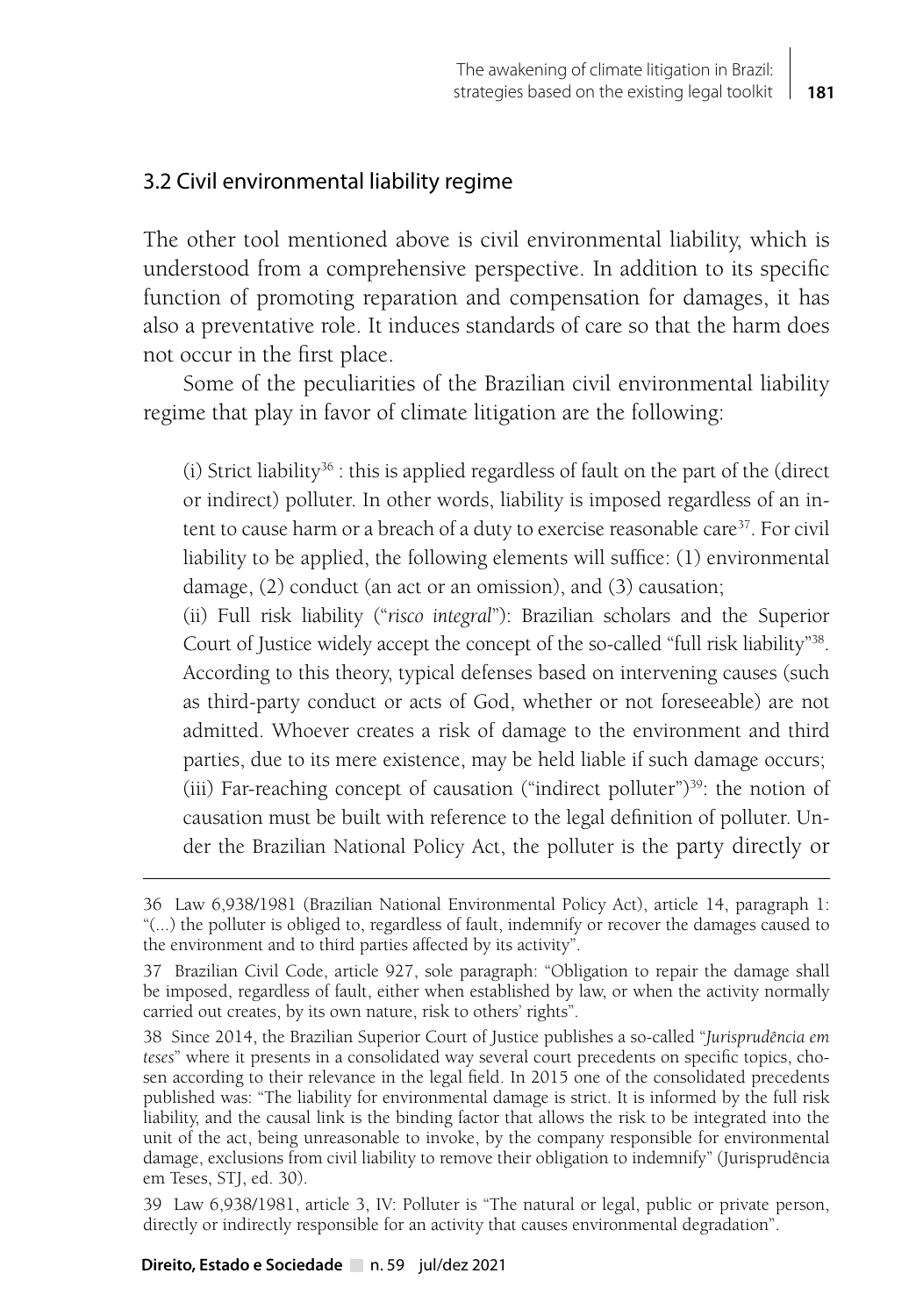indirectly responsible for an activity that causes environmental degradation. According to the Superior Court of Justice, anyone who falls within a vast array of conditions may be held liable, including, for example, those who finance or benefit from others' activities $40$ ;

(iv) Joint and several liability<sup>41</sup>: anyone who directly or indirectly causes environmental damage (polluter) may be held liable, not only strictly, but also jointly and severally. This understanding has two main grounds: (a) the comprehensive legal definition of polluter; and (b) the Brazilian Civil Code, according to which joint and several liability is to be applied whenever several parties (polluters) have caused harm (environmental damage) $42$ ;

 $(v)$  A broad concept of environmental damage<sup>43</sup>: the reparation (or compensation) of the environmental damage must cover not only the ecological damage per se, but also related cultural, social, and economic aspects;

(vi) Comprehensive damage repair ("*reparação integral*")44, 45: the reparation of the environmental damage must be "complete", comprehending individual and collective harm, including material and moral damages (the latter often

<sup>40</sup> Brazilian Superior Court of Justice on causation: "to determine the cause of an urban-environmental damage and hold codefendants jointly and severally liable, the following persons must be treated equally: whoever acts; whoever fails to act when should have acted; whoever is indifferent to others' actions; whoever remains in silence when they should have denounced; whoever finances others' actions; and whoever enjoys benefits from others' actions" (STJ. 2<sup>nd</sup> Panel. REsp 1.071.741/São Paulo. Reporting Justice Herman Benjamin. 24 March 2009).

<sup>41</sup> Law 6,938/1981, article 3, IV: Polluter is "the natural or legal person, public or private, directly or indirectly responsible for any activity that causes environmental degradation".

<sup>42</sup> Brazilian Civil Code, article 942: "(...) if there is more than one offender, all of them shall be jointly and severally liable for reparation".

<sup>43</sup> Law 6,938/1981, article 3, III. Legal definition of pollution: "III – pollution, the degradation of the environmental quality resulting from activities that directly or indirectly:

a) harm the health, safety and well-being of the population; b) create adverse conditions for social and economic activities; c) adversely affect the biota; d) affect the aesthetic or sanitary conditions of the environment; e) discharges of materials or energy in disagreement with established environmental standards".

<sup>44</sup> Brazilian Superior Court of Justice "[...] the environmental damage is multifaceted (ethically, temporally, ecologically and financially speaking, sensitive to the diversity of the vast universe of victims, ranging from the isolated individual to the community, to future generations and to the ecological processes themselves considered)" (STJ. 2nd Panel. REsp 1.198.727/Minas Gerais. Reporting Justice Herman Benjamin, 09 May 2013).

<sup>45</sup> Brazilian Superior Court of Justice: "It is the settled case-law of this Court that a single environmental damage can affect both the individual and collective moral dimensions, causing the polluter to be held liable in both cases, as environmental reparation must be carried out in the most complete manner possible" (STJ. 4<sup>th</sup> Panel. REsp 1.175.907/Minas Gerais. Reporting Justice Luis Felipe Salomão. 19 August 2014).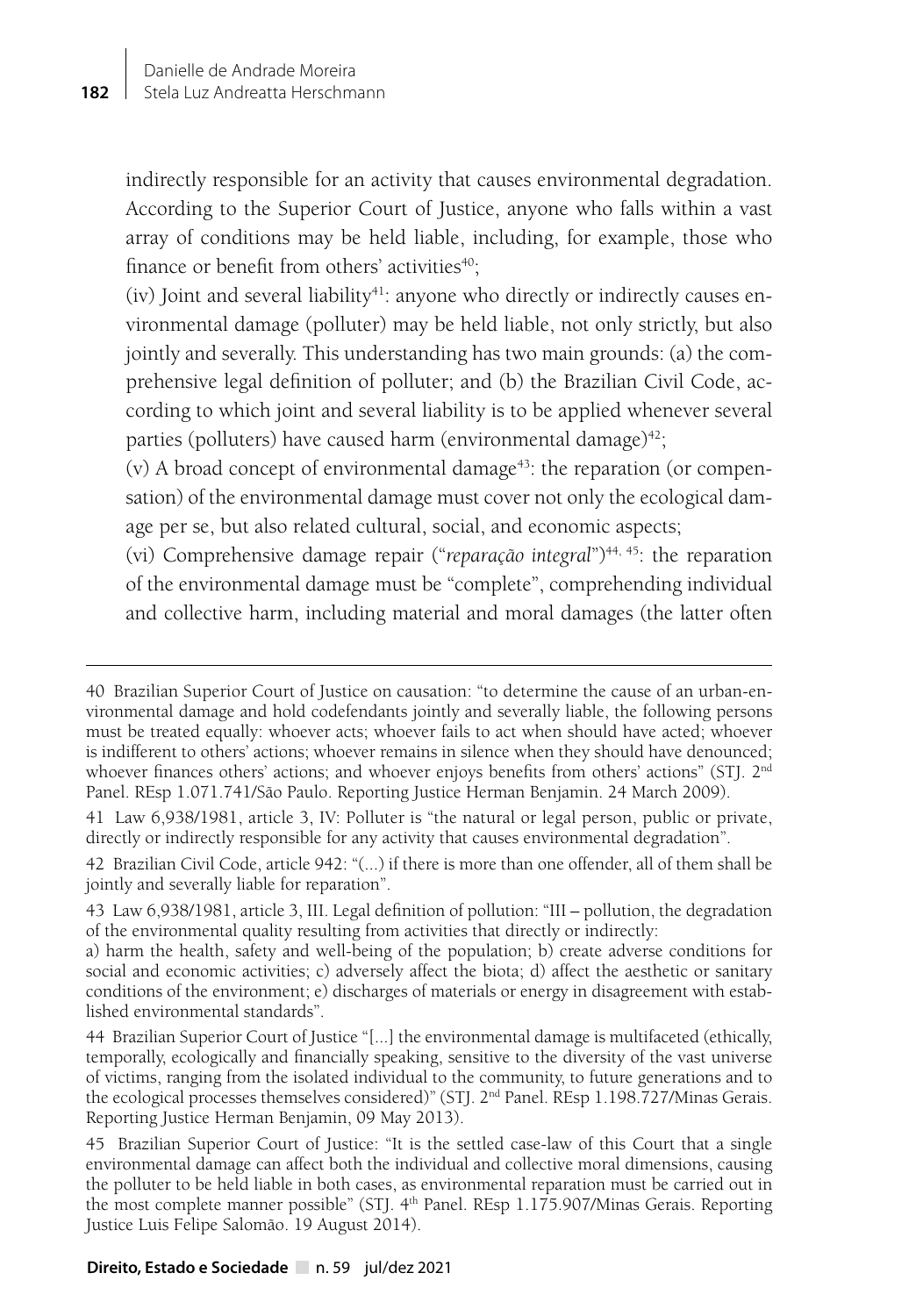associated with punitive damages), interim damage (for the time required for full environmental recovery) and the residual damage (degradation that persists despite remedial measures). Additionally, it is possible to argue for the obligation to return illicit ecological "added value" (reimbursement of economic profits obtained from the degrading activity – disgorgement of profits); (vii) Shifting the burden of proof<sup>46</sup>: the Superior Court of Justice has set forth that the shifting of the burden of proof is a binding rule applicable to all civil lawsuits involving environmental damage. Defendants should bear the burden of proving that either (a) there is no harm or (b) they are not (directly or indirectly) responsible for the damage.

(viii) No statutory limitation period for civil reparation of environmental damage claims<sup>47, 48</sup>.

In addition to the traits listed above, the rules on access to justice and defense of "diffuse rights"49 in Brazil confer standing to a wide range of parties to file environmental cases. The Public Civil Action Act (Law 7,347/1985) created a cause of action under which public prosecutors and civil society organizations, among others, could bring civil lawsuits involving collective and diffuse interests. Although not focused only on environmental concerns, the act greatly expanded the public and prosecutors' ability to demand that private parties and government agencies comply with environment-related laws, in which climate issues are included<sup>50</sup>.

<sup>46</sup> Brazilian Superior Court of Justice binding rule, approved on 24 October 2018, Súmula 618: "The shift of the burden of proof applies to actions of environmental degradation".

<sup>47</sup> In 2019 one of the consolidated precedents ("*Jurisprudência em teses*") published was: "There is no statute of limitations for claims seeking reparation of damages to the environment" (Jurisprudência em teses, STJ, ed. 119).

<sup>48</sup> Brazilian Supreme Court ruled that in claims for civil reparation of environmental damage there is no statutory limitation period (STF. Plenary. RE 654.833/Acre. Reporting Justice Alexandre de Moraes. 24 June 2020).

<sup>49</sup> According to the Brazilian Consumer Defense Code (Law 8,078/1990), "Art. 81. The defense of the victims' best interests and rights can be exercised in court individually or collectively. Sole paragraph. Collective defense will be used when the case includes: I - interests or diffuse rights, in other words, in the scope of this Code, trans-individual rights of an indivisible nature in which the parties involved are indeterminate persons connected by circumstances of fate; II - collective interests or rights, in other words, in the scope of this Code, trans-individual rights of an indivisible nature, in which the involved party is a group, category or class of people connected amongst each other or with the defending party through a legal relationship; III - homogeneous individual interests or rights, so understood as those resulting from a common origin". 50 BRYNER, 2012.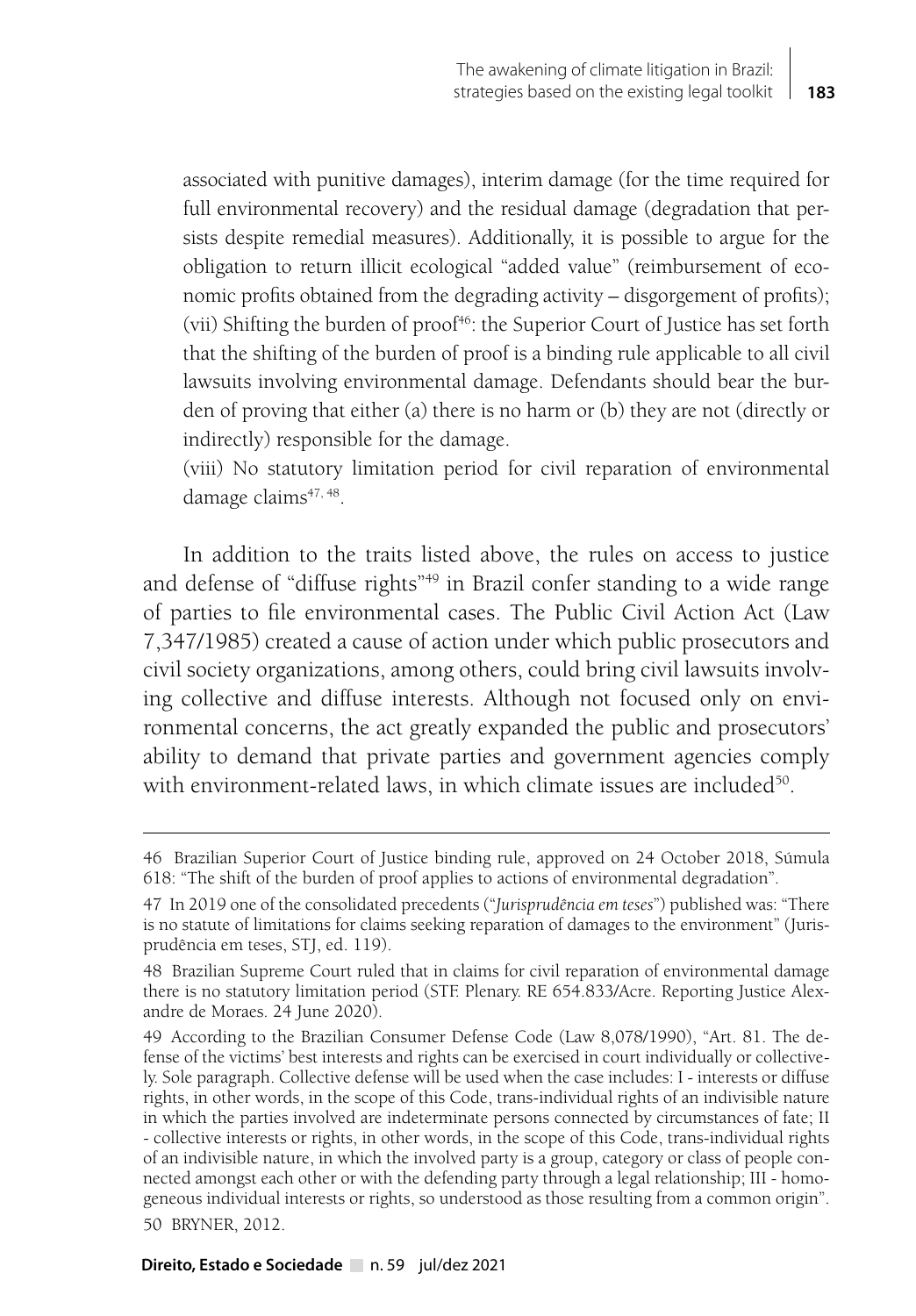# 4. Conclusion

Concepts of environment, environmental degradation, and pollution encompass the climate perspective in its various dimensions. Successes already achieved over the 40 years of development of Environmental Law can help boost climate litigation in Brazil.

Both tools presented here – environmental licensing procedure and civil environmental liability – can be brought before national courts as strong legal arguments for climate litigation. They structure and articulate already established and successfully tested legal avenues for preventing, mitigating, and compensating adverse environmental impacts (including those related to climate change) caused by the private sector or by the State.

We believe that Brazil already has a powerful legal toolkit to litigate climate cases meaningfully. Like the frame of a pair of glasses in which only the lenses are changed when the myopia increases, the legal framework that underpins environmental licensing and civil environmental liability in Brazil needs to receive the "lenses" of climate change in order to be transformed into an effective climate litigation tool. This possibility is within our means, necessary, and already starting to become a reality.

# References

- BECK, Ulrich. *Ecological Politics in an Age of Risk*. Cambridge: Polity Press, 1995.
- BECK, Ulrich. *The Metamorphosis of the World*: How Climate Change is Transforming Our Concept of the World. Cambridge: Polity Press, 2016.
- BENJAMIN, Antonio Herman. We, the Judges, and the Environment. *Pace Environmental Law Review*, New York, Volume 29, Issue 2, pp. 582- 591, 2012. Available at: http://digitalcommons.pace.edu/pelr/vol29/ iss2/8.
- BRYNER, Nicholas S. Brazil's Green Court: Environmental Law in the Superior Tribunal de Justiça (High Court of Brazil). *Pace Environmental Law Review*, New York, Volume 29, Issue 2, pp. 470-537, 2012. Available at: https://digitalcommons.pace.edu/pelr/vol29/iss2/4.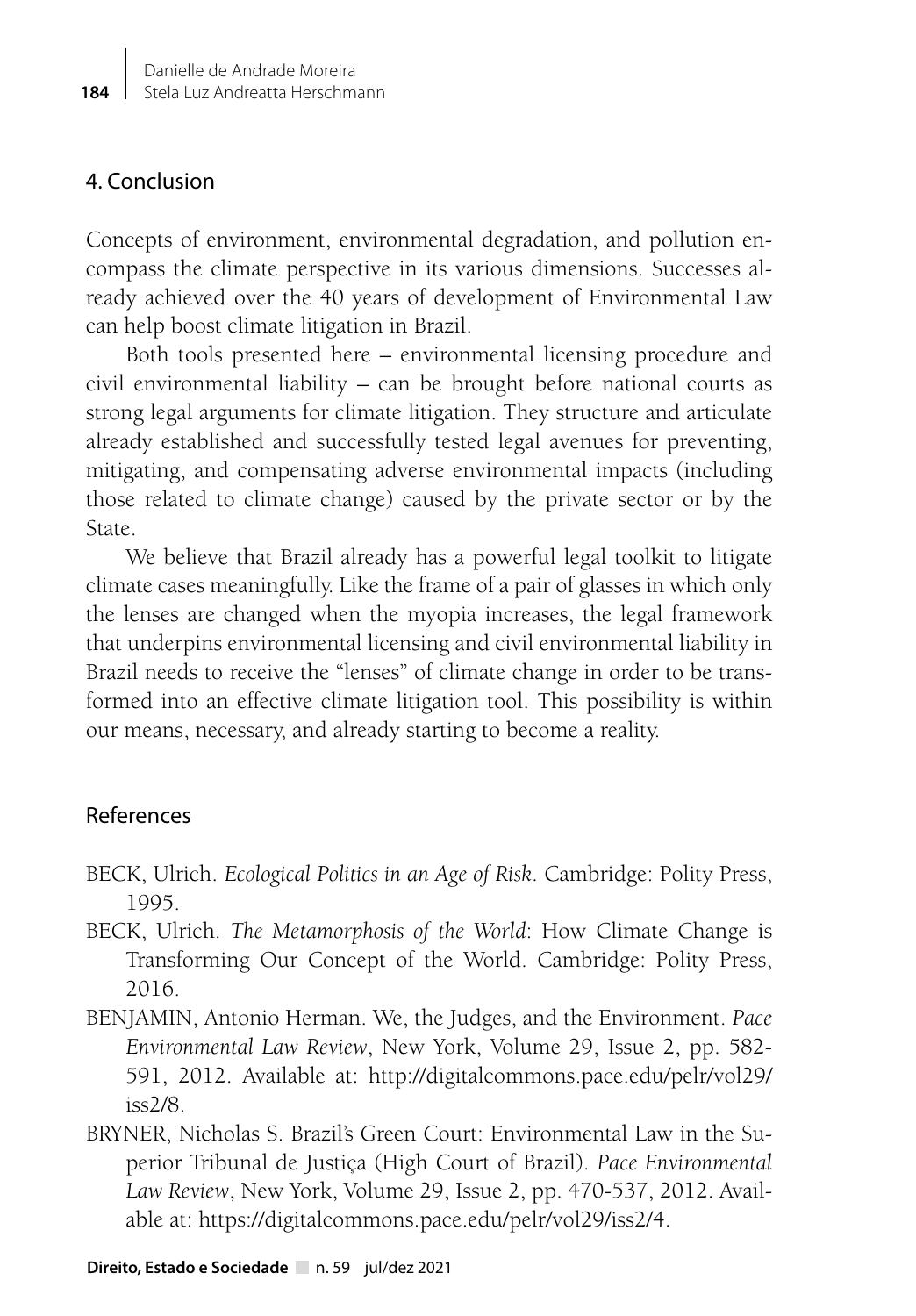- INTER-AMERICAN COURT OF HUMAN RIGHTS. *Advisory Opinion OC-23/17 of November 15, 2017*. Requested by the Republic of Colombia. The Environment and Human Rights. Available at https://www. corteidh.or.cr/docs/opiniones/seriea\_23\_ing.pdf
- LAZARUS, Richard J. Super Wicked Problems and Climate Change: Restraining the Present to Liberate the Future. *Cornell Law Review*, Ithaca, Volume 94, Issue 5, p. 1.153-1.233, 2009. Available at: http:// scholarship.law.cornell.edu/clr/vol94/iss5/8.
- MOREIRA, Danielle de Andrade; LIMA, Letícia Maria Rêgo Teixeira; Moreira, Izabel. El principio del contaminador-pagador en la jurisprudencia del STF Y del STJ: in análisis crítica. *Veredas do Direito*, 16(34), pp. 367-429, 2019. http://dx.doi.org/10.18623/rvd.v16i34.1341.
- MOREIRA, Danielle de Andrade (coord.). *Litigância climática no Brasil*: Argumentos jurídicos para a inserção da variável climática no licenciamento ambiental. Rio de Janeiro: Editora PUC-Rio, 2021.
- RODRÍGUEZ-GARAVITO, César. Human Rights: The Global South's Route to Climate Litigation. *American Journal of International Law (AJIL) Unbound*, Washington DC, pp. 40–44, 2020. https://doi.org/10.1017/ aju.2020.4
- SETZER, Joana; aBYRNES, Rebecca. *Global trends in climate change litigation*: 2020 snapshot. London: Grantham Research Institute on Climate Change and the Environment and Centre for Climate Change Economics and Policy, London School of Economics and Political Science, 2020. Available at: https://www.lse.ac.uk/granthaminstitute/ wp-content/uploads/2020/07/Global-trends-in-climate-change-litigation\_2020-snapshot.pdf.
- UNITED NATIONS ENVIRONMENT PROGRAMME (UNEP). Global Climate Litigation Report: 2020 *Status Review*. Nairobi, 2020. ISBN 978- 92-807-3835-3. Job: DEL/2333/NA. Available at: https://www.unep.org/ resources/report/global-climate-litigation-report-2020-status-review.

Autoras convidadas.